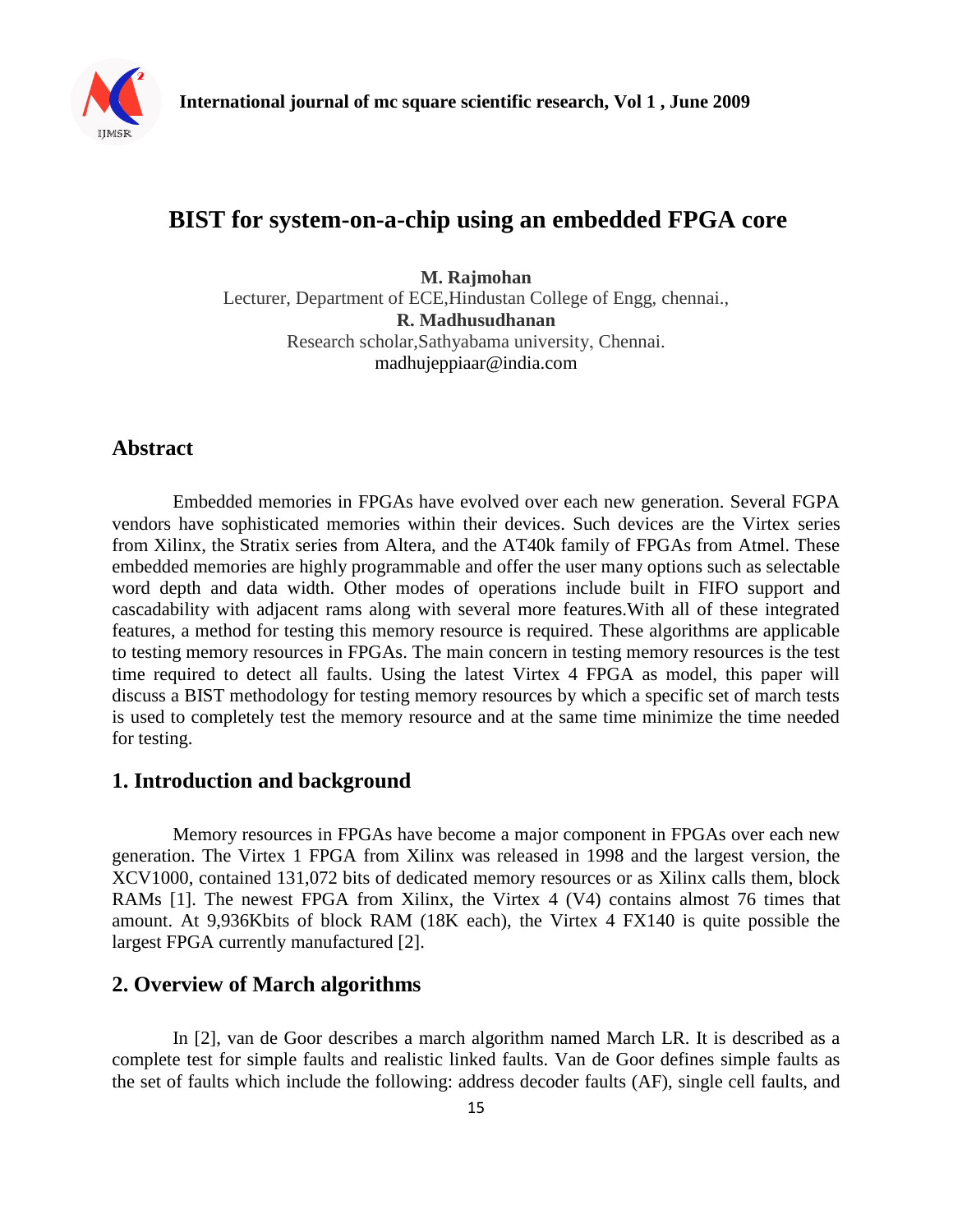

faults between memory cells. Single cell faults can further be classified into subclasses which include the following: stuck-at-faults (SAF), stuck-open faults (SOF), transition faults (TF), and data retention faults (DRF). Likewise, faults between memory cells can further be classified as coupling faults (CF), inversion coupling faults (CFin), idempotent coupling faults (CFid), state coupling faults (CFst), and disturb faults (CFdst). Linked faults are defined as the occurrence of two or more simple faults. Van de Goor also reduces the set of linked faults to what is called a realistic set of linked faults. CFins, two linked CFids, and two linked CFdsts are the faults removed from the linked fault set leaving the remaining linked faults to be called realistic linked faults. The March LR test is given in the above figure. Van de Goor also shows that this test sequence is superior to March C-, which is a popular testing algorithm in industry [4]. March LR can detect certain static NPSFs that March C- is unable to detect [2].

#### **March lr with bds**

As In [3], Van de Goor describes a method for efficiently converting a bit-oriented memory march test such as March LR and March C- to word-oriented memory (WOM) tests. WOM march tests can detect inter-word faults (faults among words) and intra-word faults (faults within words). V4 block RAMs have the ability to address words within a line of memory. In a 512 x 36 configuration, there are four words and a parity bit for each word [5].

In order to sensitize intra-word CFs, a variation of the usual all zero or one test pattern is needed. Instead of zeros and ones, Goor describes a sequence of bits that is called a background data sequence (BDS). Table 1 shows a BDS for an 8- bit word. These sequences are similar to a walking 1s /0s approach, but the BDS Goor gives is a more optimal sequence. This sequence can be applied to all words in an address location. Since all words should have the same BDS, a march test designed to detect single bit SAFs will detect any mismatch between words as well [5]. As March LR's complexity is on the order of 14\*N, where N is the number of address locations. Converting March LR to a WOM is  $(51 * N / 8)$  which is given by the formula  $\{(16 + 7)$  $* log2(B)* n / B$ , where B is the bit length of the word and N is the number of address locations [5].

#### **MATS+**

The MATS+ memory test algorithm is the simplest march test to detect all AFs for memory resource. This march test will be performed directly following the March LR with BDS. All faults within the memory array should be detected after March LR with BDS. MATS+ is needed to exercise the programmable address decoder in each of the remaining configurations (1k x  $18 - 16k \times 1$ ).

#### **S2PF AND D2PF**

In [1], Hamdioui and Van de Goor describe a fault model for two-port memories. In this model they define two types of faults likely to occur in dual-port memories: Strong faults and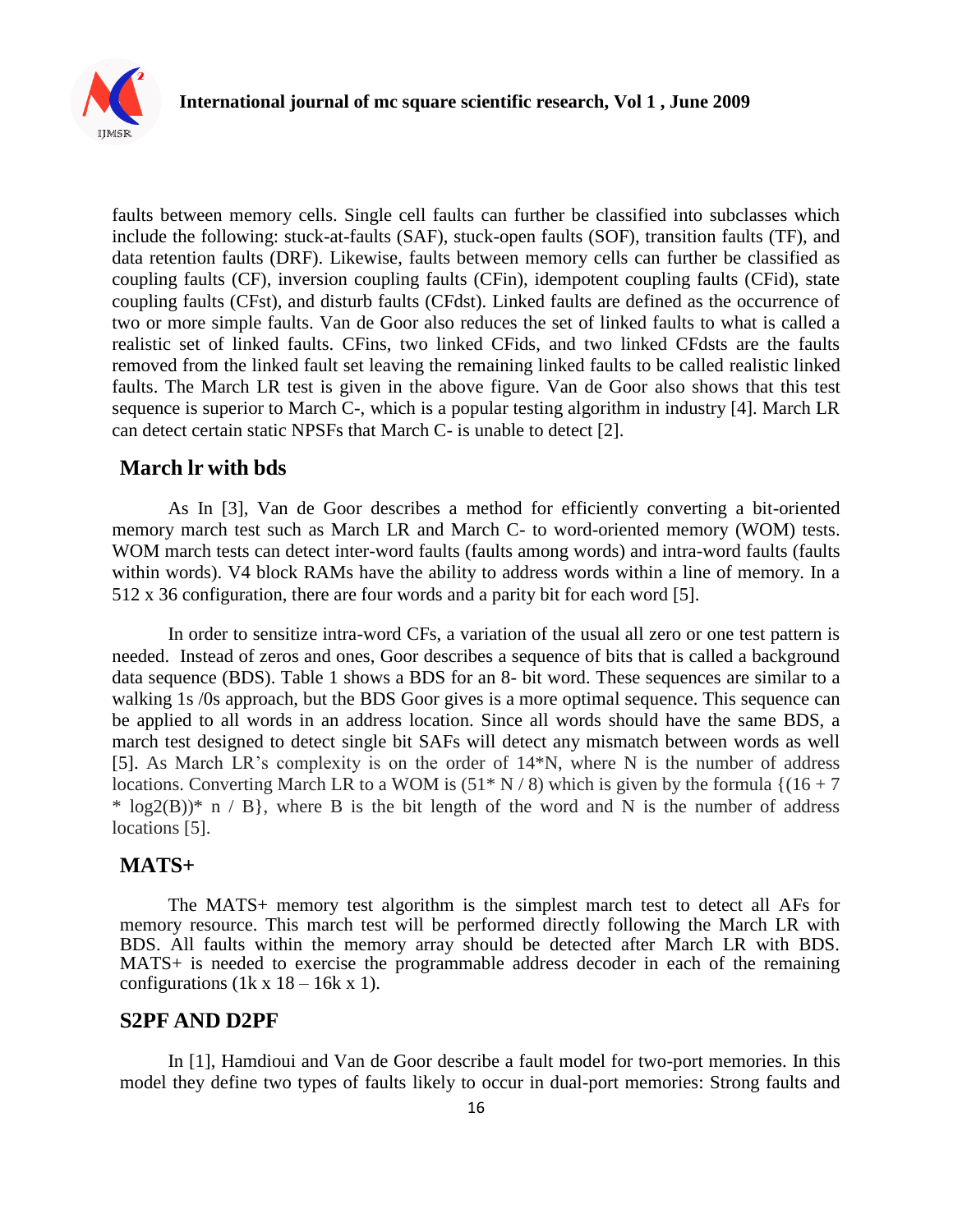

weak faults. Strong faults are those faults which can be sensitized by using a single-port (SP) test such as those described previously. Weak faults are defined as a fault partially sensitized during an operation. Only when multiple weak faults are sensitized does a fault become visible. Such multiple weak fault sensitization can occur in dual-port operations. Hamdioui and Goor show that two types of march tests are needed to provide fault coverage in two port memories. March s2PF[7].

## **Application to virtex 4 blocks rams**

The subset of V4 block RAM functionality previously defined contains the functionally for which the March tests have been described. What is needed though is a mechanism by which to apply the discussed march tests. In [8], a circular BIST approach is used for testing embedded cores in SoCs. A similar architecture would be quite sufficient in implementing BIST for V4 block RAMs. In Figure1, a BIST architecture is given. Each half of the V4 has its own Test Pattern Generator (TPG) that drives the block RAMs in its respective half [9]. The output response analyzers (ORAs) compare the output from each block RAM with the output of an adjacent block RAM. The ORAs on the left and right edge are compared with each other which yield the aforementioned circular BIST.



**Figure 1 – Memory BIST Architecture**

 The TPG for this BIST architecture must be able to generate a sequence of different march tests. The mode bit vector allows the user to set the March test to be performed. The addition of dual address and data lines provides support for the needed dual port testing. Also, the TPG must be able to provide control lines on all active levels (active high / low and rising/falling clocks) since V4 block RAMs provide this programmability. Varying active levels should be tested during the many BIST cycles the TPG will generate.

### **3. Performance analysis**

In [8], Stroud and Garimella give a BIST methodology for testing block RAMs in the Virtex 2 series FPGA. As this V2 BIST is similar to the V4 BIST architecture, a comparison of the expected performance should be beneficial.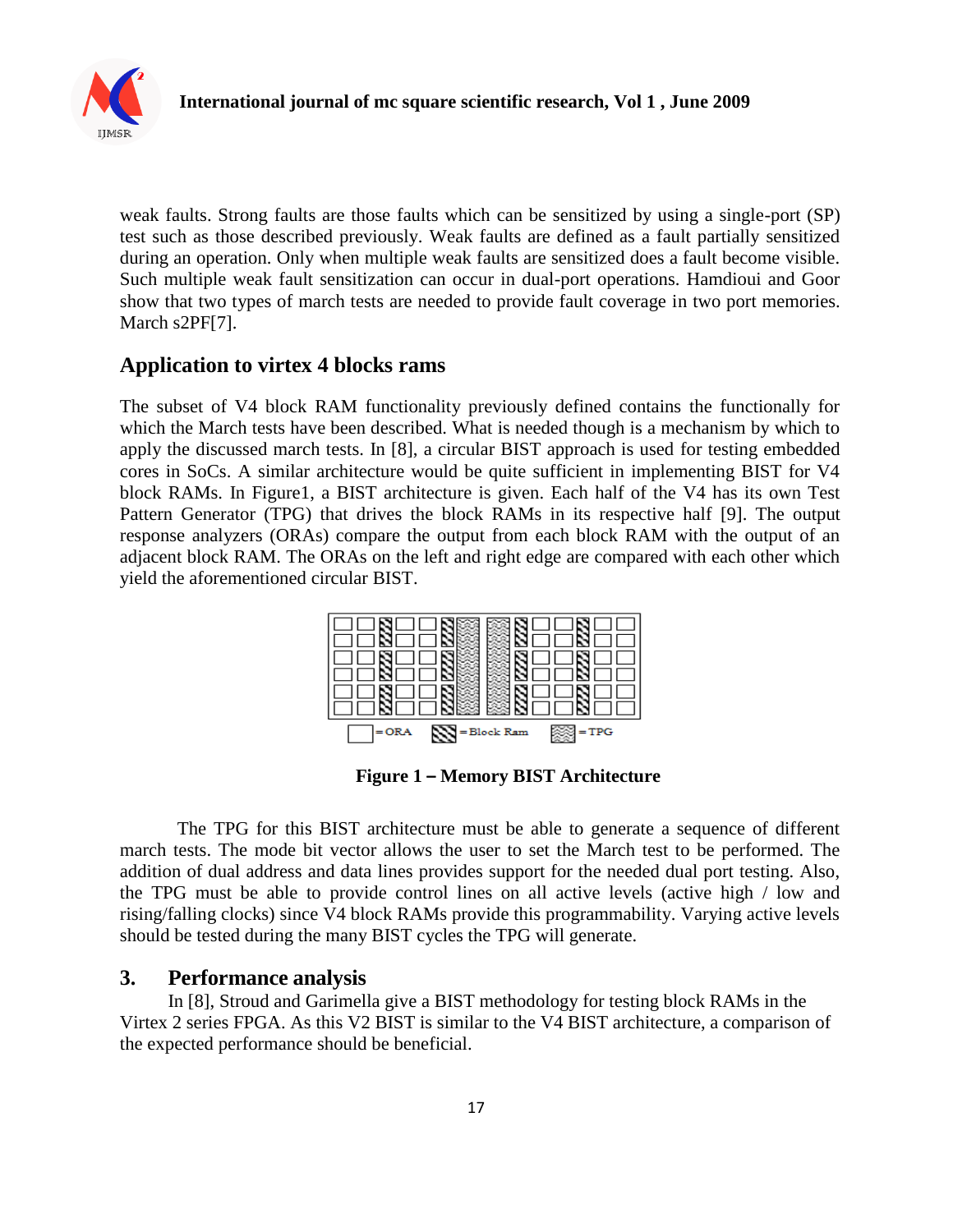

| <b>BIST</b>              | <b>Test</b><br><b>Algorithm</b> | <b>Address</b><br>Locations $(A)$ | Data<br>Width $(D)$ | <b>Clock</b><br>Cycles |  |  |
|--------------------------|---------------------------------|-----------------------------------|---------------------|------------------------|--|--|
|                          | March LR<br>$w/$ BDS            | 512                               | 36                  | $58\times A$           |  |  |
| $\overline{c}$           | $MATS + [8]$                    | 1 <sub>K</sub>                    | 18                  | $5\times A$            |  |  |
| 3                        |                                 | 2K                                | 9                   | $5\times A$            |  |  |
| 4                        |                                 | 4K                                | 4                   | $5\times A$            |  |  |
| $\overline{5}$           |                                 | 8K                                | $\mathfrak{D}$      | $5\times A$            |  |  |
| 6                        |                                 | 16K                               |                     | $5\times A$            |  |  |
| 7                        | March s2pf-                     | 512                               | 36                  | $14\times A$           |  |  |
| 8                        | March d2pf                      | 512                               | 36                  | $9\times A$            |  |  |
| TOTAL BIST CLOCKS=200192 |                                 |                                   |                     |                        |  |  |

|  |  | Table 1 – V4 BIST Performance |
|--|--|-------------------------------|
|--|--|-------------------------------|

| <b>BIST</b>                | <b>Test</b><br><b>Algorithm</b> | <b>Address</b><br>Locations $(A)$ | Data<br>Width $(D)$ | <b>Clock</b><br>Cycles |  |  |
|----------------------------|---------------------------------|-----------------------------------|---------------------|------------------------|--|--|
|                            | March LR<br>$w/$ BDS            | 512                               | 36                  | $58\times A$           |  |  |
| 2                          | March LR                        | 1K                                | 18                  | $14\times A$           |  |  |
| 3                          |                                 | 2K                                | 9                   | $14\times A$           |  |  |
| 4                          |                                 | 4K                                | 4                   | $14\times A$           |  |  |
| 5                          |                                 | 8K                                | $\mathfrak{D}$      | $14\times A$           |  |  |
| 6                          |                                 | 16K                               |                     | $14\times A$           |  |  |
| 7                          | March s2pf-                     | 512                               | 36                  | $14\times A$           |  |  |
| 8                          | March d2pf                      | 512                               | 36                  | $9\times A$            |  |  |
| TOTAL BIST CLOCKS= 485,888 |                                 |                                   |                     |                        |  |  |

**Table 2 – V2 BIST Performance**

From Tables 1 and 2, it is clear that the selection of MATS+ improves the performance by over 100%. Successive March LR tests do not improve fault coverage as the first March LR with BDS detects all the faults a regular March LR would except for test for AFs in additional configurations. The real performance advantage of the V4 RAM BIST is that the TGP does not have to be changed during the BIST. Partial reconfiguration allow the BIST to only reconfigure the block RAMs to a different configuration and notify the TPG which march test to apply.

#### **4. Conclusion**

Several March algorithms in testing literature have been examined and an efficient methodology for testing V4 block rams has been discussed. It should be noted that since the TPG for the BIST is written in VHDL, it is highly portable between FPGA architectures such as those in the Stratix II and AT40K FPGAs. Increasing the efficiency of testing memory resources beyond what is presented and what is has been done previously will be a more difficult process as new FPGA architecture emerge and subsequently become more complicated. However, the most appreciable simplification would be to have empirical data for a certain device that shows the type of faults likely to occur and model march tests at that level.